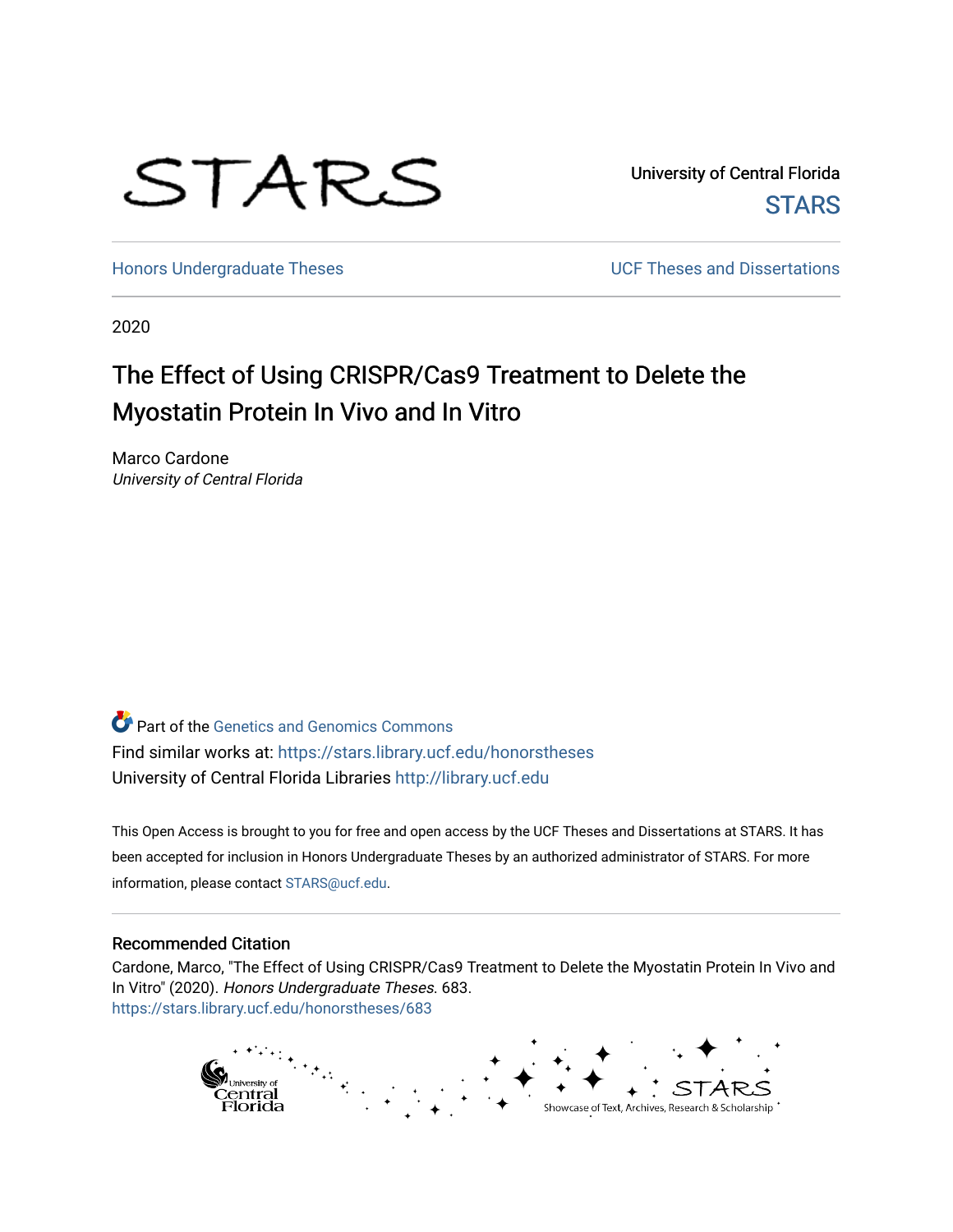## THE EFFECT OF USING CRISPR/CAS9 TREATMENT TO DELETE THE MYOSTATIN PROTEIN IN VIVO AND IN VITRO

by MARCO ANTONIO ROCCO CARDONE

A thesis submitted in partial fulfillment of the requirements for the Honors in the Major Program in Biomedical Sciences in the College of the Medicine and in the Burnett Honors College at the University of Central Florida Orlando, Florida

Spring Term, 2020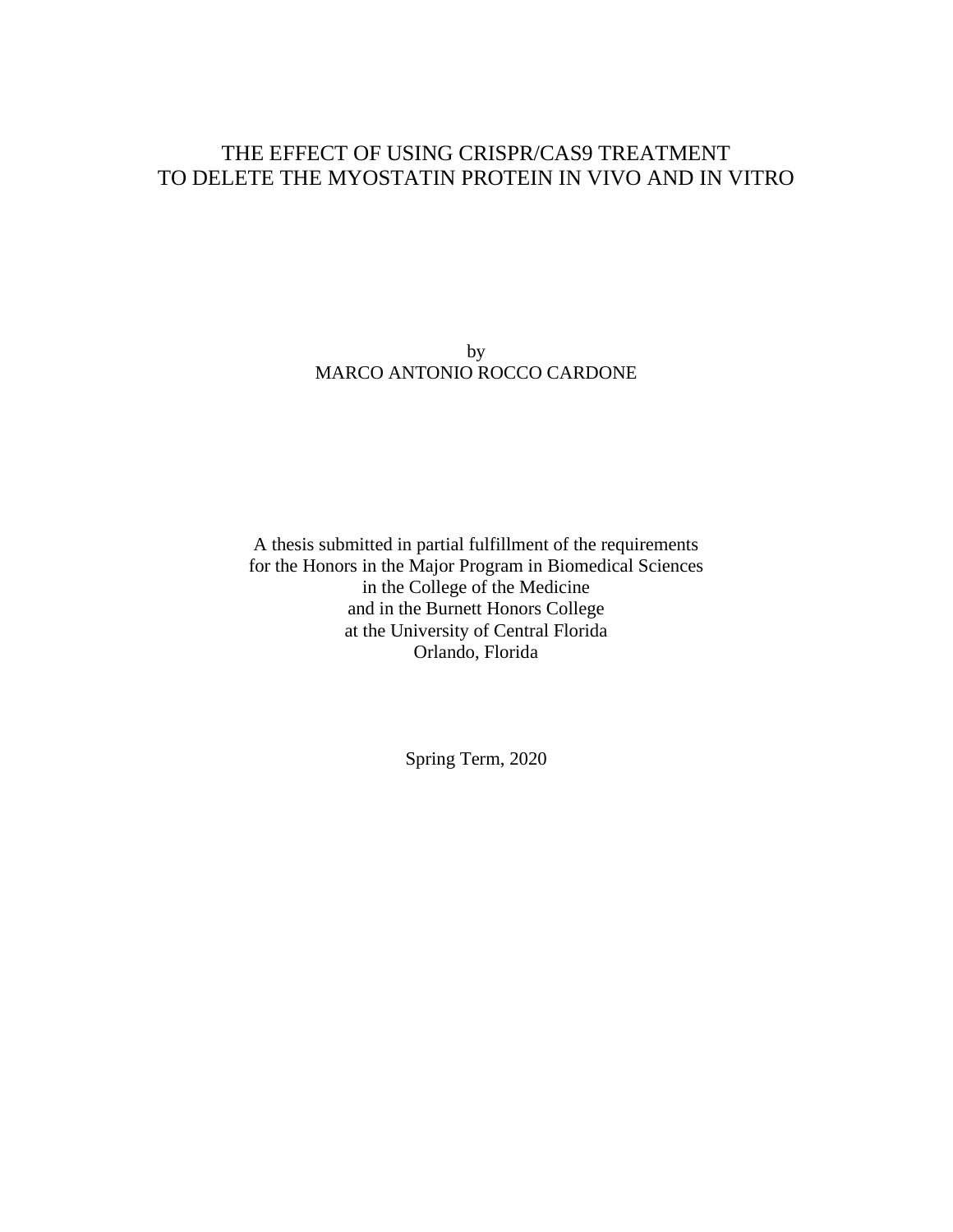#### ABSTRACT

This thesis proposal shows the efficiency of different methods of Myostatin inhibition by using CRISPR/CAS9. With the data cataloged by this thesis researchers will have a better understanding on what methods are better to achieve their goals. The data were collected by reading multiple scientific articles involving the usage of CRISPR/CAS9 to inhibit the Myostatin protein. The data collected from all the different studies was analyzed in the same categories. The experiment that used CRIPSR/CAS9 on in vitro specimens had a superior Myostatin inhibition over all, therefore presenting higher muscle mass. The method using CRISPR/CAS9 to inhibit the Myostatin in vivo and in vitro depends on what the researcher is trying to accomplish. By reading this thesis researchers can understand that if they choose to use an in vitro treatment the results would be way more severe than using an in vivo application treatment.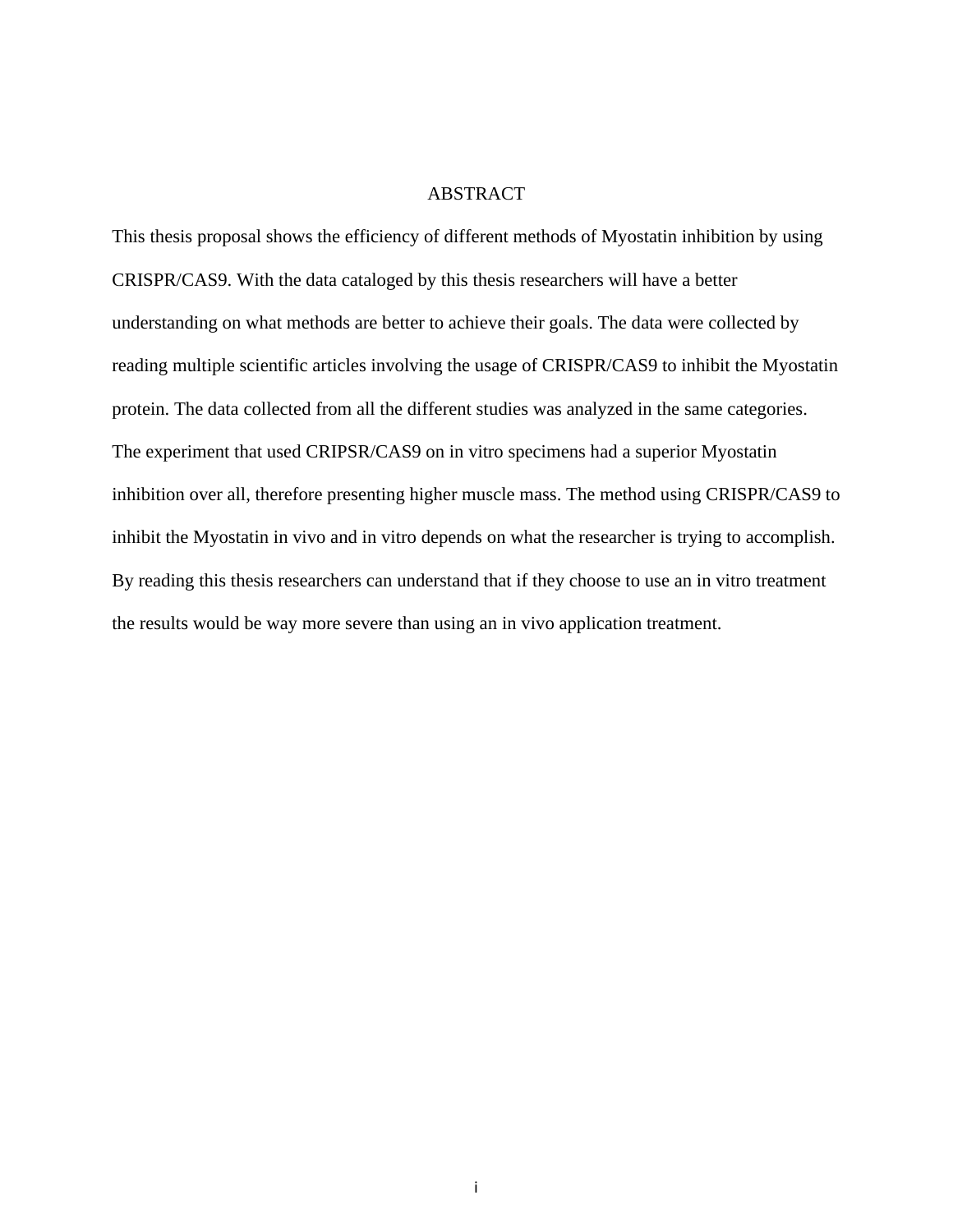## **Table of Contents**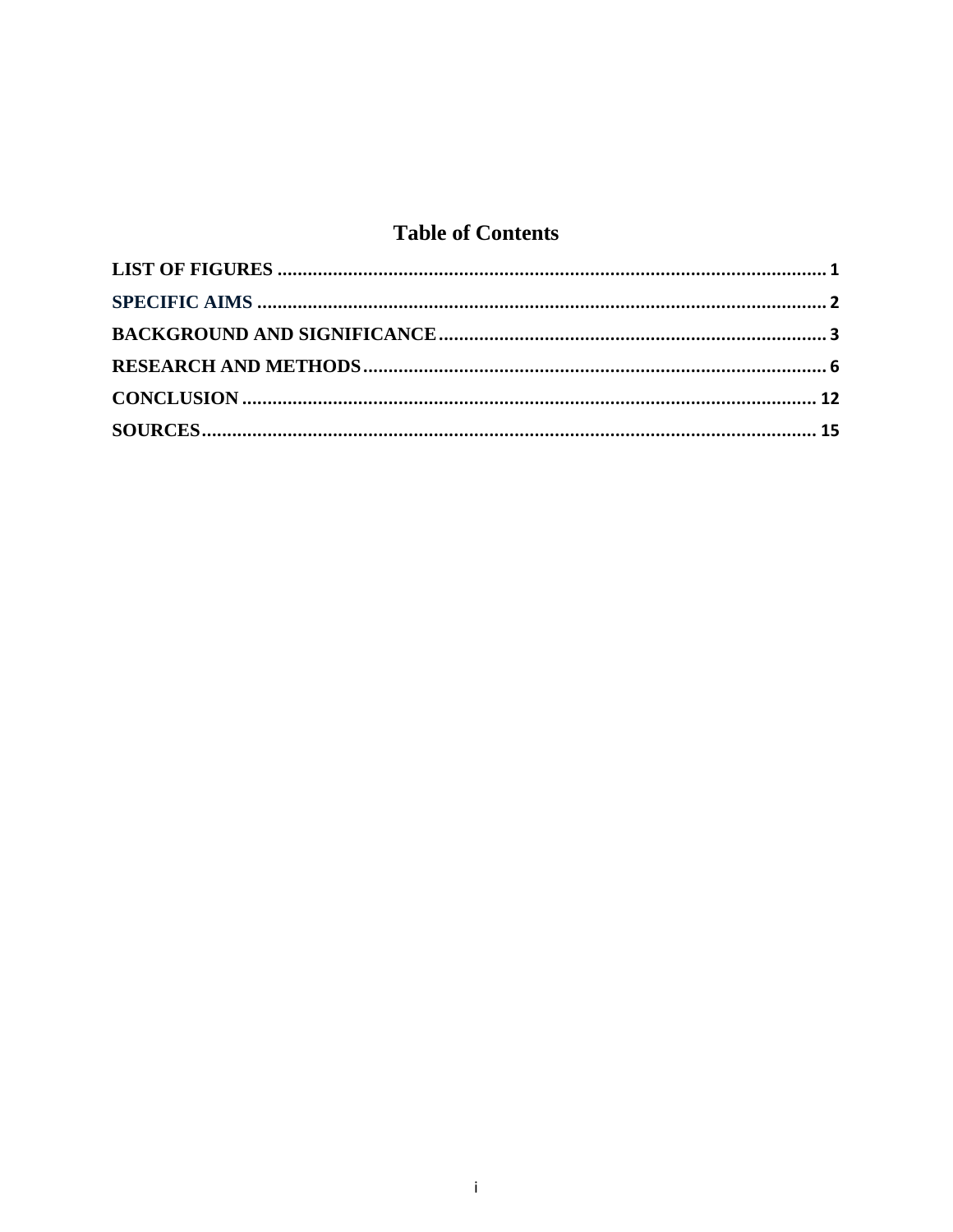## LIST OF FIGURES

<span id="page-4-0"></span>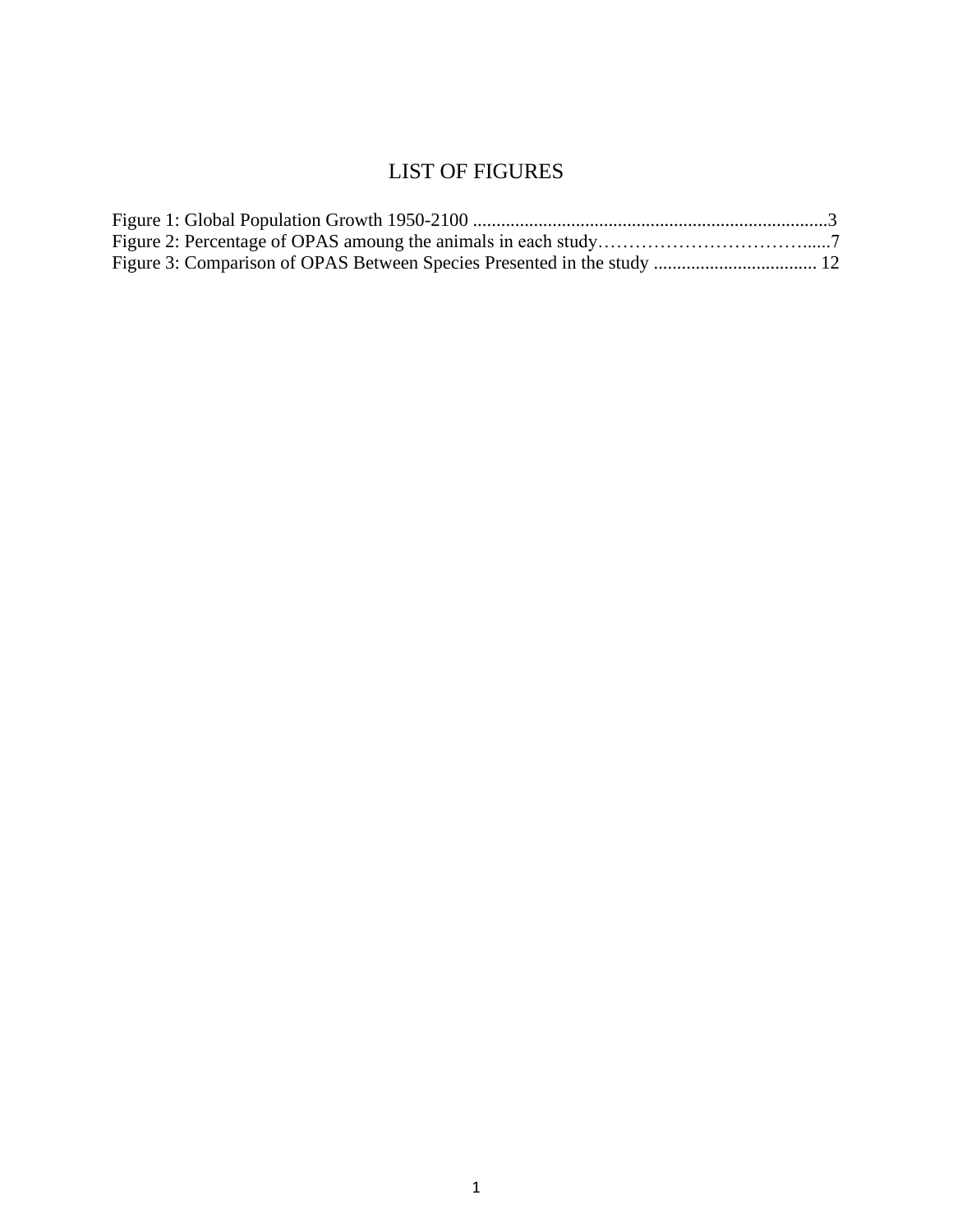#### SPECIFIC AIMS

<span id="page-5-0"></span>In 2012, Dr. Jennifer Doudna proposed for the first time that CRISPR/cas9 could be used to modify DNA [8]. Since then, the possibilities that this technology brought to the scientific community seem to be endless. One type of research that has brought much attention is the complete deletion of the Myostatin gene (MSTN) using CRISPR/cas9. Myostatin (MSTN) is part of the transforming growth factor beta  $(TGF- $\beta$ ) superfamily, acting as a negative regulator$ of muscle mass, related to muscle growth [8]. Therefore, the absence of this gene allows the muscle fibers to grow bigger and stronger. This MSTN treatment has been tried with a variety of animals such as mice [9], rabbits[8], sheep [3], pigs[14], etc. The primary focus of these experiments is to improve the size and weight of livestock animals. Researches seek to be able to increase the meat harvest from one single animal to attend the increasing demand of food in the near future. Most of the researchers seek generating a MSTN knockout animal using *in vitro* techniques*.* However, not many researches are currently being conducted *in vivo* subjects. The objective of this paper is to compare experiments that use CRISPR/cas9 to delete the MSTN gene using *in vivo* and *in vitro* techniques and determine which one is the most efficient.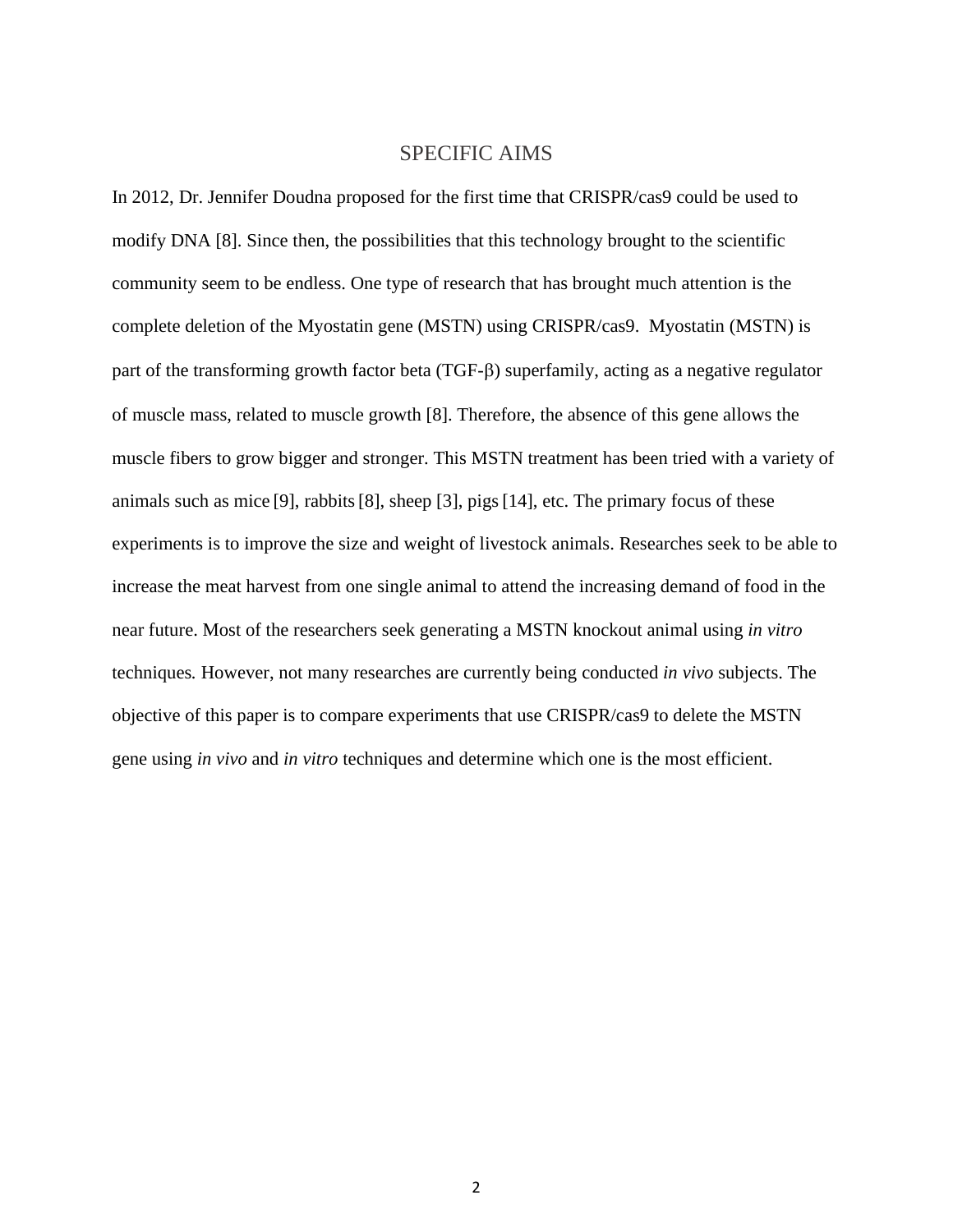#### BACKGROUND AND SIGNIFICANCE

<span id="page-6-0"></span>The world population increases annually by 80 million [14]. Even though this number seems to be decreasing as time passes, the United Nations has issued a graphic that shows the three possible scenarios for world population growth. (Figure 1) [14].



*Figure 1: World Population Growth 1950-2100 Source: UN, 2015. 2*

The currently world population by the time of this article is 7.7 billion [4]. This number is expected to increase by 2.03 billion in 2050, and 3.5 billion in 2100[14]. The U.N Department of Economics and Social Affairs estimates that high-income countries such as the United States will reach its peak population by 2040. While low and median-income countries in Africa and Asia will show a decrease on its overall growth, but will still be growing according to the median shown on figure 1[14]. China and other extremely populated countries will reach their peak in between 2050 and 2060. With the increasing number of people, the demand for food will also increase. In 2009 the Food and Agricultural Organization of the United States (FAO) stated that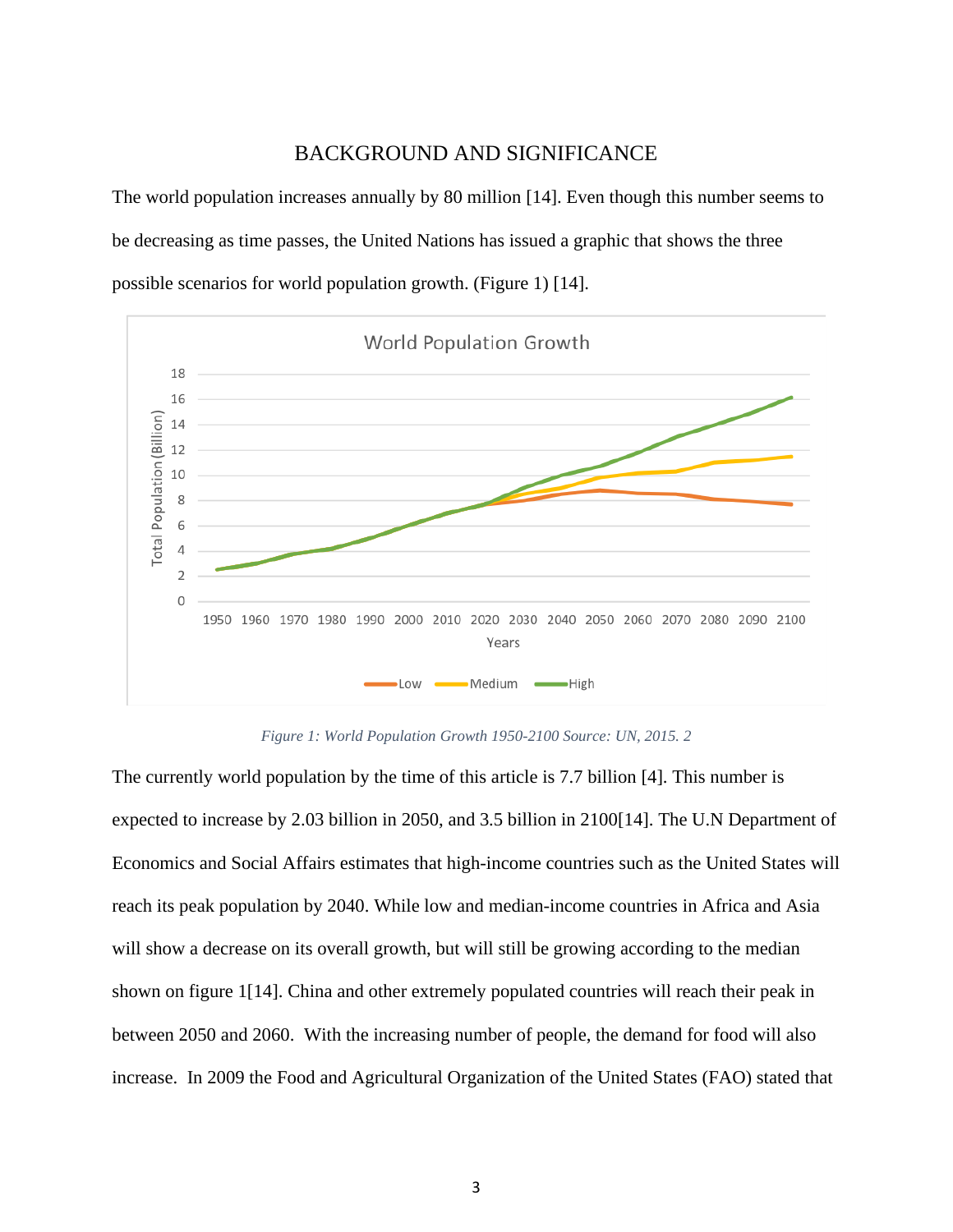the food production worldwide would have to increase by 70% to meet the demand of the large population by 2050[14]. However, the research done by the FAO has been outdated by the previously mentioned UN research (2012). That shows a smaller growth needed. However, the UN declare that the world food production has to increase by 50% until 2050 to meet the demand. The demand for cereals such as wheat, oats and corn, is projected to reach 3 billion tons by 2050. Meat production must grow from 200 million tons to 470 million tons in 2050 [1].

Agricultural production tripled between 1960 and 2015 [2], due to the technologies developed during the Green Revolution, such as the use of chemical fertilizers and agro-chemicals among other techniques[6]. Thirty years from now, in 2050, more than two-thirds of all people are is expected to be living in urban areas [5]. It has been shown that agriculture has been and will continued to be affected by the changes brought by urbanization [5]. Nowadays, a new array of technologies is being used to increase the efficiency of crops and productions of food. Among others, CRISPR/cas9 edited foods have been used in many areas of the food industry from the development of longer shelf life tomatoes [17], to livestock animals with larger muscle tissue [14].

The types of animals consumed world wide differ regarding on the nation religion, culture, climate and population size. In the US for example, an average person eats 80kg to 60kg of poultry, 60kg to 40kg of pork and 40kg to 20kg of beef per year [11]. Poultry is the most consumed meat in the US due to its affordable price and its reputation of being a cleaner and healthier meat [14]. In China, an average person eats 30kg of Pork, 10kg of poultry, 5kg of beef [10]. Even though the gross amount of pork consumed by an average Chinese is smaller than the

4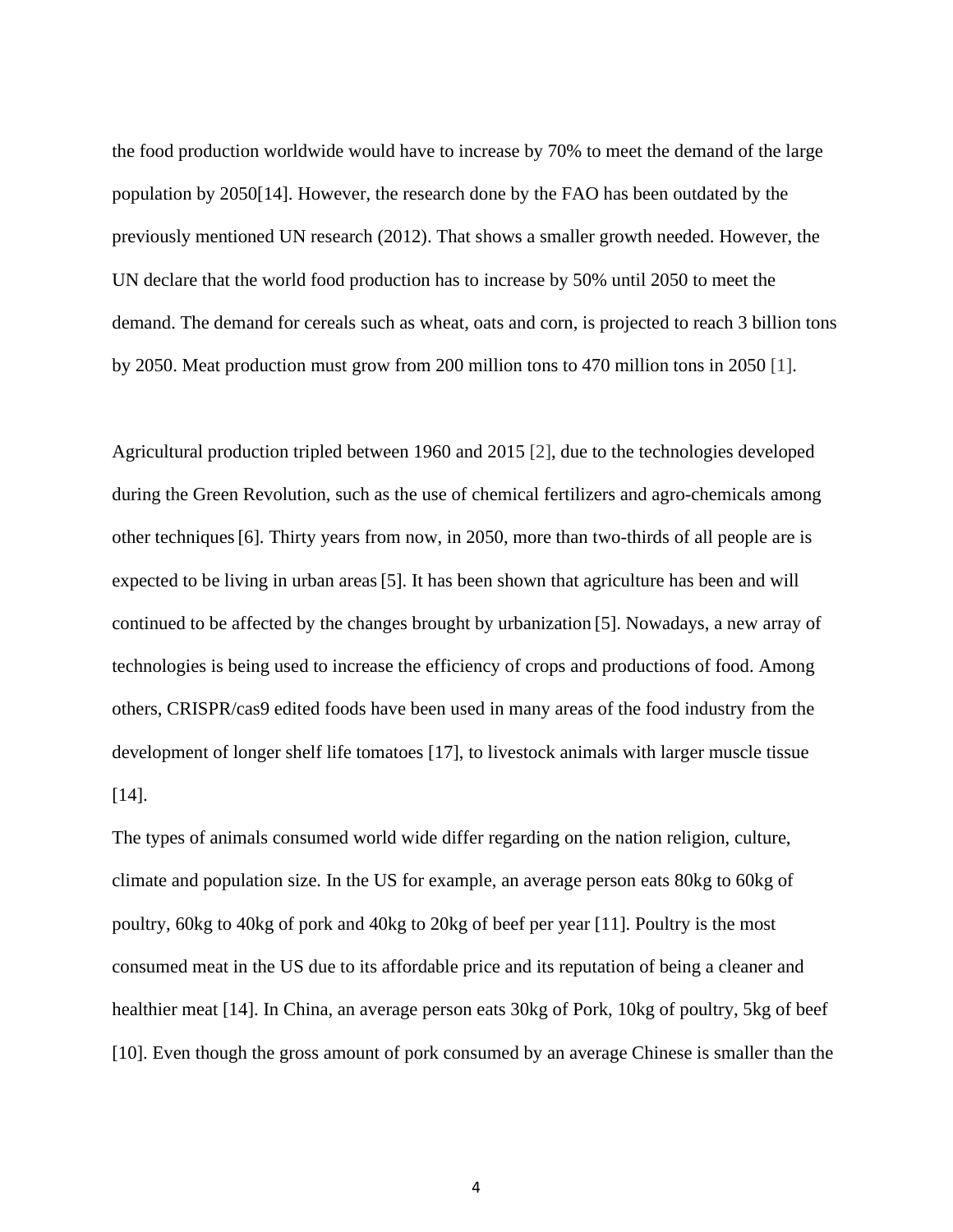average American, pork meat is 66% of the total meat consumed by a Chinese per year, while pork meat is only 33% of the meat consumed by an Americans. These populational preferences encourage researchers to undergo experiments in different types of animals utilizing CRISPR/cas9 aiming a similar goal, which is to increase the size of the animal. All experiments with the same goal of disabling the MSTN gene therefore increasing the muscle tissue of the animals. On this paper, four specific experiments were analyzed. Three of them seek to better understand the effects of the deletion of the MSTN gene by the introduction of the CRISPR/cas9 treatment on its zygote (*in vitro*) in three different mammals' species: rabbits[8], sheep [3], and pigs [14]. Only one experiment seeks to use CIRSPR/cas9 on adult animals (*in vivo*). However, the purpose of the *in vivo* experiment is to create a treatment that will disrupt MSNT and prevent muscle-wasting syndrome [9] by also utilizing the same technology of CRISPR/cas9.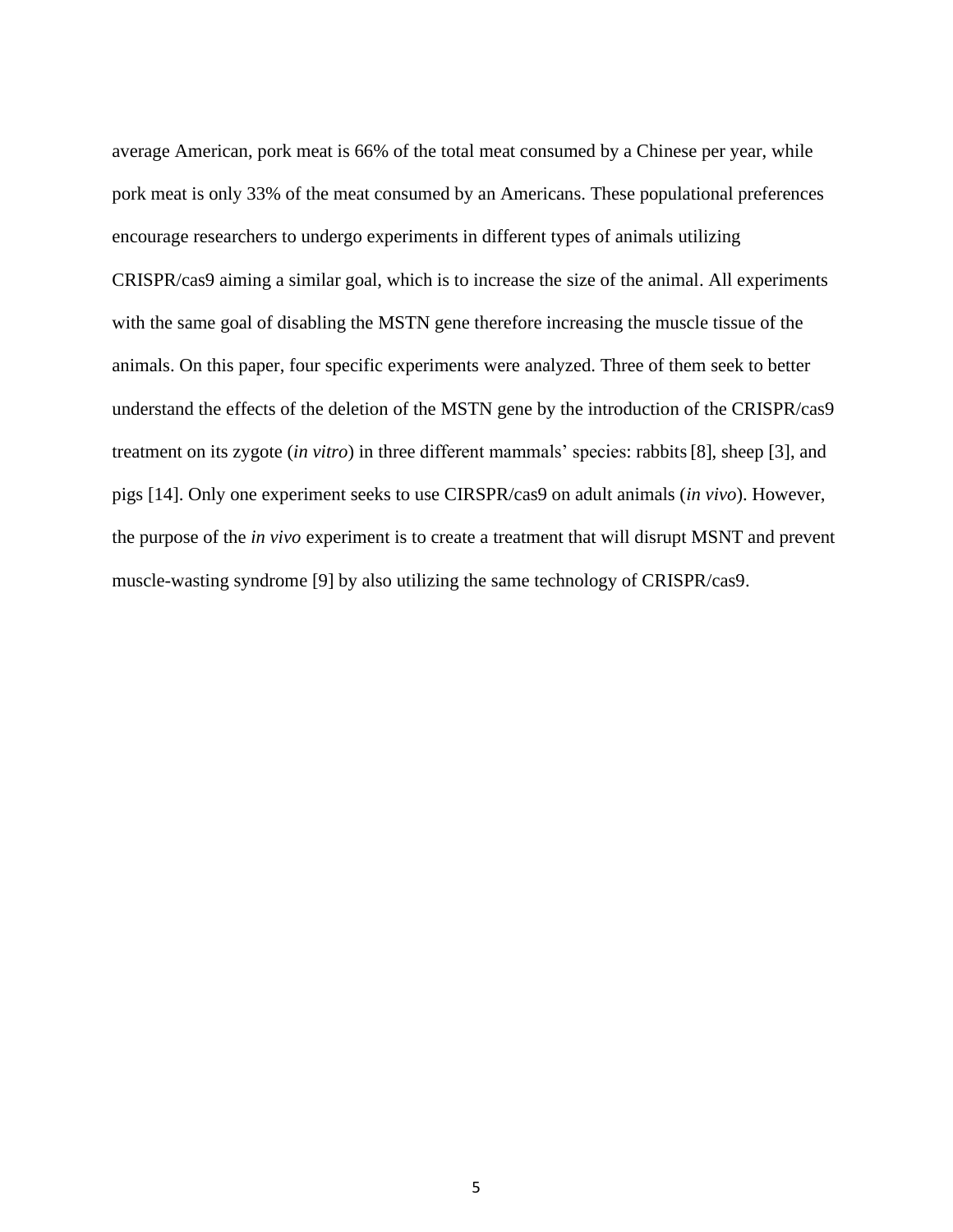## RESEARCH AND METHODS

<span id="page-9-0"></span>Three criteria were chosen to compare the efficiency of each *in vitro* experiment. These criteria include: the overall percentage amount of the successfully breed MSTN (-/-) animals, the overall difference in the body weight of successfully edited animal MSTN  $(-/-)$  to wild type MSTN  $(+/+)$ and the visual presence of a double muscular phenotype.

The overall percentage amount of the successfully MSTN (-/-) animals will be represented as *OPAS. OPAS* is calculated in each experiment is calculated by the following formula:

$$
OPAS_{vitro} = \frac{Number\ of\ born\ animals\ expressing\ MSTN\ (--/-)}{Total\ number\ of\ animals\ born} \times 100
$$

To find this information, each of the three research papers were carefully analyzed for information regarding the number of born animals and the number of animals mutated. Although all the experiments used CRISPR/cas9 to inhibit the myostatin gene loci, it is important to emphasize that each experiment was conducted in a different way, altering the stage where CRISPR was introduced and possibly the efficiency of *OPAS*. In the first experiment, using rabbits as research model, the cas9 mRNA and sgRNAs were micro injected in to 158 zygotes. The fertilized zygotes already containing the CRISPR/cas9 complex were then injected in to the oviducts of the female rabbits [8]. The second experiment, using sheep as research model, went a little further with the use of *in vitro* fertilization. Cast 9 mRNA was injected in to 216 fertilized zygotes that were cultivated into 53 blastocysts [3]. These blastocysts were later transferred to the female recipients by a surgery procedure assisted by laparoscopy was done to place the embryos in the cranial side of the ipsilateral uterine horn to the corpus luteum [3]. The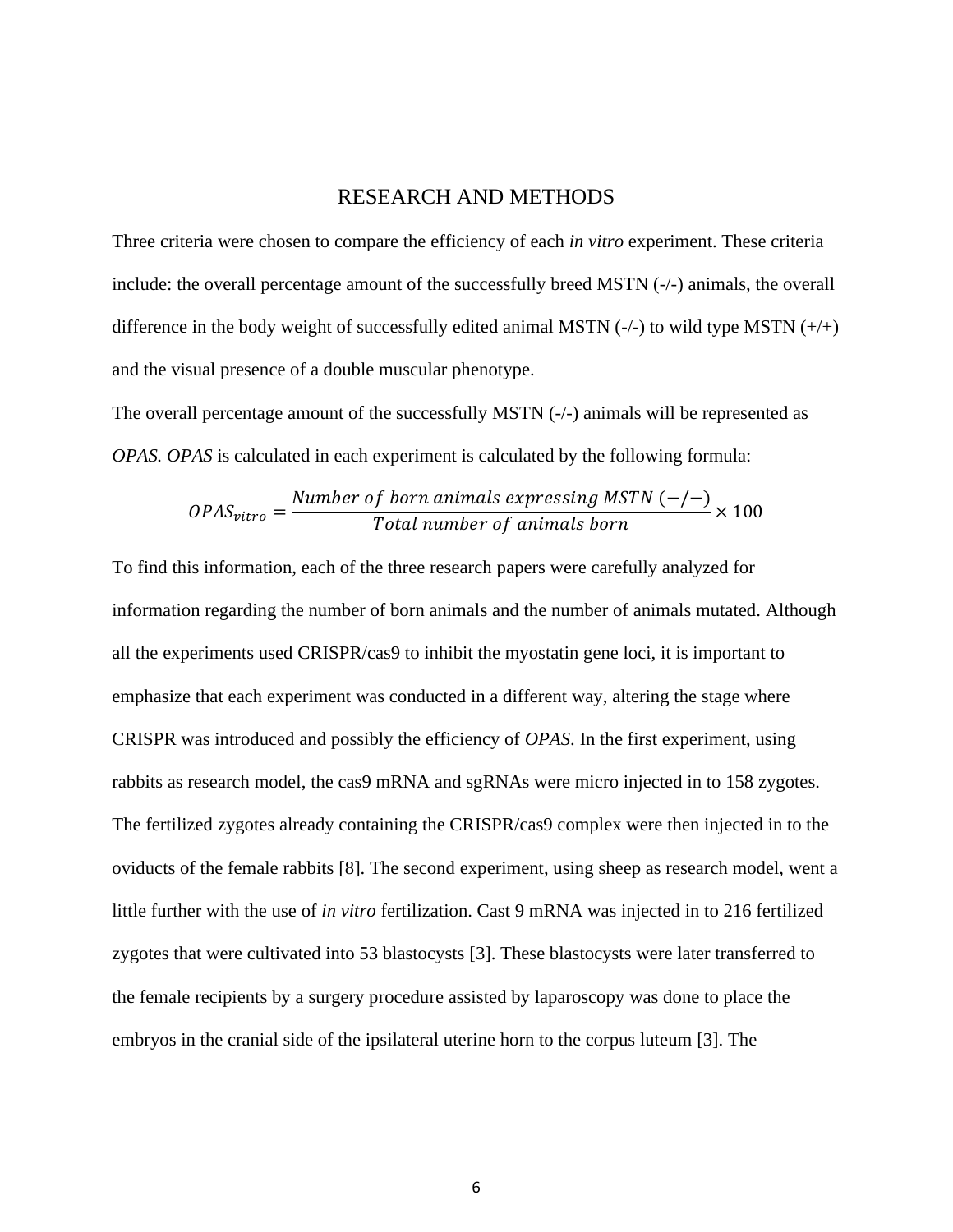experiment using Chinese Erhualian pigs as a model was the most complex in terms of creating the *in vitro* zygote. Porcine Fetal Fibroblasts were isolated from 33-day-old fetuses. Then it was cultured in high glucose Dubelcco's modified Eagle medium supplemented with 10% FBS, a mixture of penicillin and streptomycin and non-essential amino acids that later undergo electroporation to become a single cell colony [14]. Cas9 mRNA is injected in these cultures before undergoing electroporation. Target regions on single cells colony are amplified by PCR [14]. To create homozygous mutated MSTN  $(-)$  KO pigs, the single cells colonies are pooled as donor cells for somatic cell nuclear transfer (SCNT). The overall percentage amount of the successfully breed MSTN (-/-) for each experiment is: Erhualian pigs have a OPAS of 86.95%, sheep have a OPAS of 36.36% and rabbits have a OPAS of 80% (Figure 2).



*Figure 2: Percentage of OPAS among the animals in each study.*

For the sake of this thesis proposal, the success of one experiment on the OPAS category was simply measured by the amount percentage. In the Erhualian pigs experiment, 10 females received an average of 200 fertilized embryos, but only five became pregnant [13]. It is true that from the 23 pigs born, 20 were successfully mutated (hence OPAS 86.95%), but researches do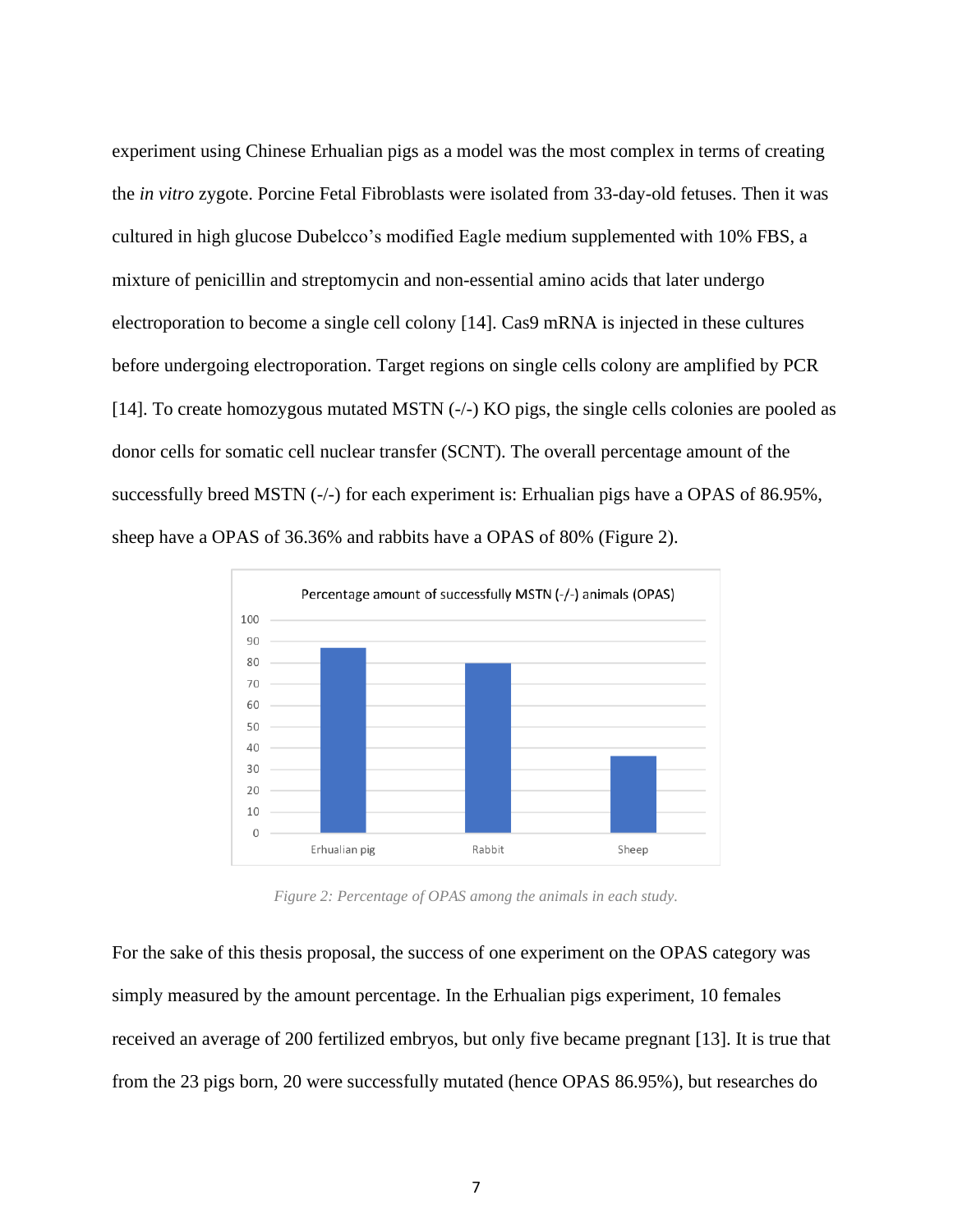not have the ability to determine if unsuccessful fertilization of the other 5 females is related with the CRISPR/cas9 induced mutation, or to other possible problems. Such as the rabbit experiment, from the 20 pups born, all 20 where successfully mutate. Still, four of them where MSTN  $(+/-)$ that is, presented only one copy of the gene deleted and the other present. As for the sheep experiment, 29 females were recipients of the blastocysts. From the 29, only 19 became pregnant giving birth to 22 lambs. From the 22 lambs, only 10 had a mutation and from the 10 mutated only 8 were homozygous MSTN (-/-).

The second criteria determined to analyze the efficiency of the CRISPR/cas9 treatment is the overall difference in the body weight of successfully edited animal MSTN (-/-) to wild type MSTN (+/+). Unfortunately, for this research, the experiment involving Erhualian pigs failed to provide the amount in kg of both homozygous negative mutated pigs and the wild type, making it impossible to calculate the percentage difference from the two types. However, this information was successfully provided in both other experiments. The rabbits were weighted throughout a period of 2 months. Although the report includes pictures of the three types of rabbits, it only provided weight information of MSTN  $(+/-)$  and Wild Type (WT). Both types of rabbits (WT and MSTN  $(+/-)$ ) had similar weights until to the third week of life. After the fourth week, the mutated rabbits started to show significant increase of the body weight. Within 8 weeks results show that the MSTN (+/-) were 15% to 30% heavier than the Wild Type in total body mass[8]. The muscles of the tongue (T), heart (H), gluteus maximus (G) and vastus lateralis (V) also were extracted for comparison. The only one from the four mentioned above that has a significant increase is the gluteus Maximus, with an average increase of 35% heavier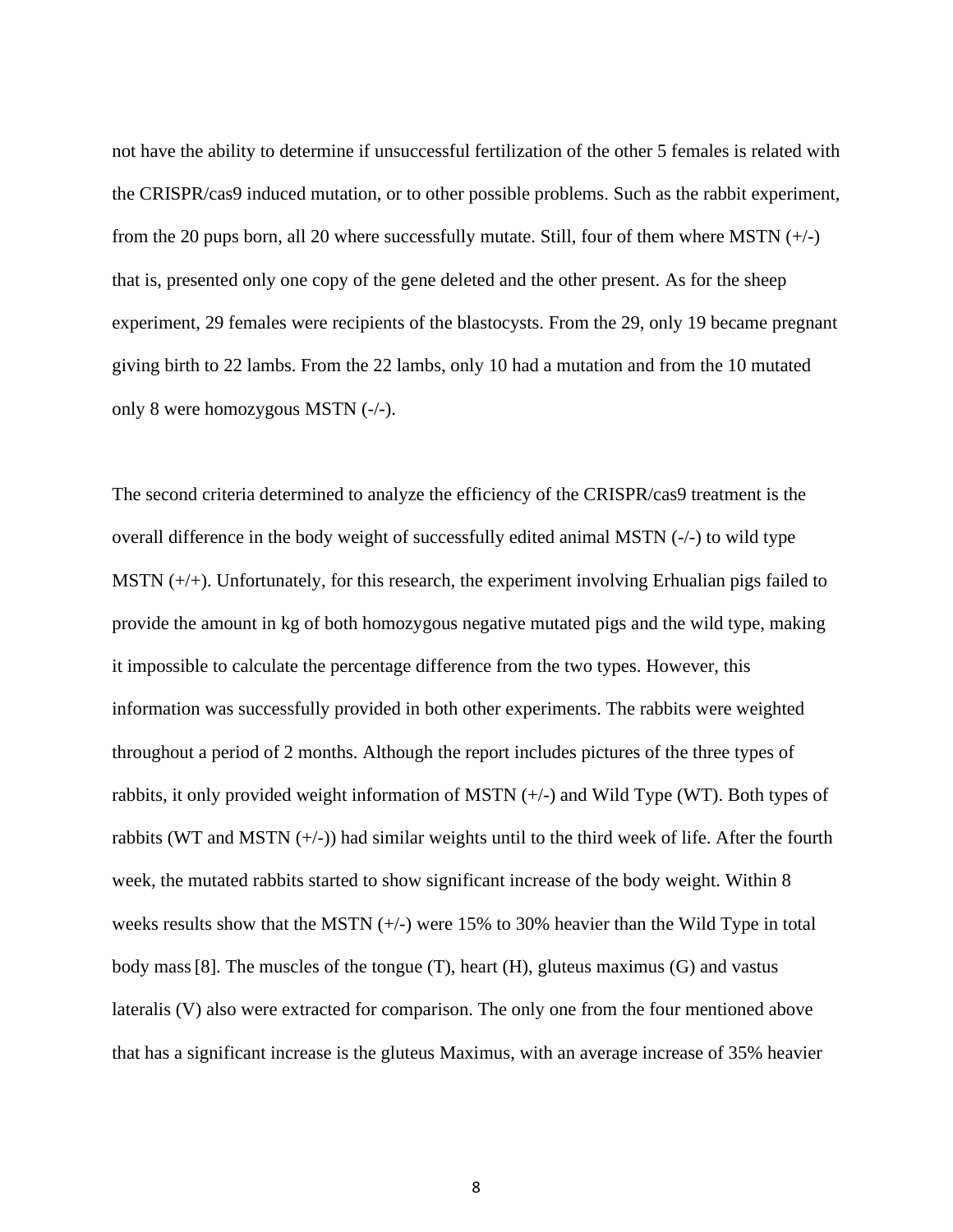than the WT [8]. Heterozygous MSTN (-/-) rabbit showed a tongue 30% bigger than the WT. The article did not state any type of information regarding the difference between the size of the jaw on both phenotypes. Myostatin is a protein that controls inhibition only in muscles. Since the jaw is made of bones, cartilage and muscle tissue, it is not expected for the entire jaw to grow. The researcher did mention that MSTN (-/-) rabbits appears to be normal, healthy and had no reproduction problems [8]. Therefore, we can presume that the increase of the tongue size does not interfere much on the life of the animal.

The sheep were weighed throughout the first 60 days of life. All three types had the similar weight at birth. After the first 15 days of life, the weight from the three types of sheep analyzed started to differentiate [3]. Body weight of MSTN -/- sheep were in average 20% to 30% heavier than the WT. While some heterozygous sheep MSTN  $(+/-)$  showed some increase of body weight, some heterozygous did not showed the same result and end up having similar weight than wild type animals [3]. It is important to mention that extremes from both types of sheep have their weight compared to come to the previous analysis, this being, the heavier WT sheep has a similar weight of the lightest heterozygous MSTN sheep.

Taking an average estimate with all the information provided by the three articles, it is possible to assume that an animal that displays the successful inhibition of the MSTN gene (+/- or -/-) will have at least 15% increase on its body mass within the first year.

Third criteria analyzed the visual presence of a double muscular phenotype. This is important to differentiate the volume difference between wild type and MSTN (-/-). The visualization of the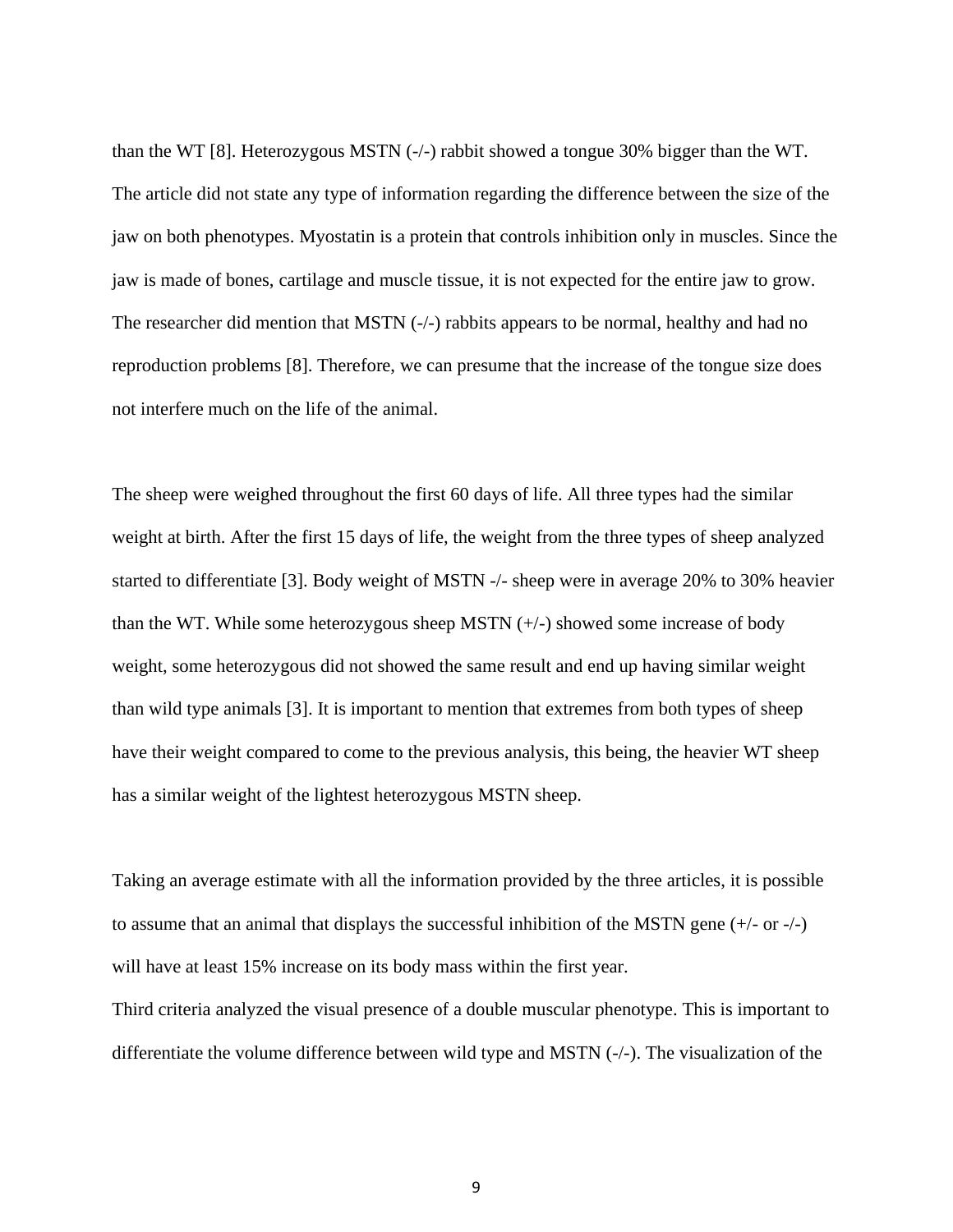double muscular phenotype helps to predict that the animal meat actually grew bigger, instead of just become heavier. Fortunately, all three experiments provided clear pictures from animals where the double muscular phenotype is easily visible. The experiment that used rabbits as research model provided pictures from the wild type animals and the two types of mutated animals. In the picture stated above, it is possible to spot the difference between the three types of phenotypes. It also makes possible to understand why the double negative homozygous MSTN gene is the preferable to create animals which the purpose is only to have their meat harvested.

In conclusion, the rabbit experiment had an 80% efficiency to generate MSTN  $(-/-)$  and 15% to 30% heavier MSTN (-/-) than WT. The sheep experiment had 36.36% efficiency to generate MSTN (-/-) and 20% to 30% heavier MSTN (-/-) than WT. Also, the Erhualian experiment pigs had 86.95% efficiency to generate MSTN (-/-) but an unknown increase of the weight of MSTN  $(-/-)$  than WT.

The focuses of this thesis is to determine which CRISPR/cas9 treatment is the most efficient between *in vitro* and *in vivo.* Therefore, the three criteria used to compare the past three *in vitro* experiments are also used to qualify the *in vivo* experiment, even though they do not share the same purpose. As mentioned in the beginning, the in vivo experiment did not share the same method of research as the other three in vitro. However, the goal of the four experiments were similar since all four wanted to increase muscle mass. The in vivo rat experiment looked for a way to treat the genetic disease Duchenne Muscula dystrophin. Duchenne Muscula dystrophin is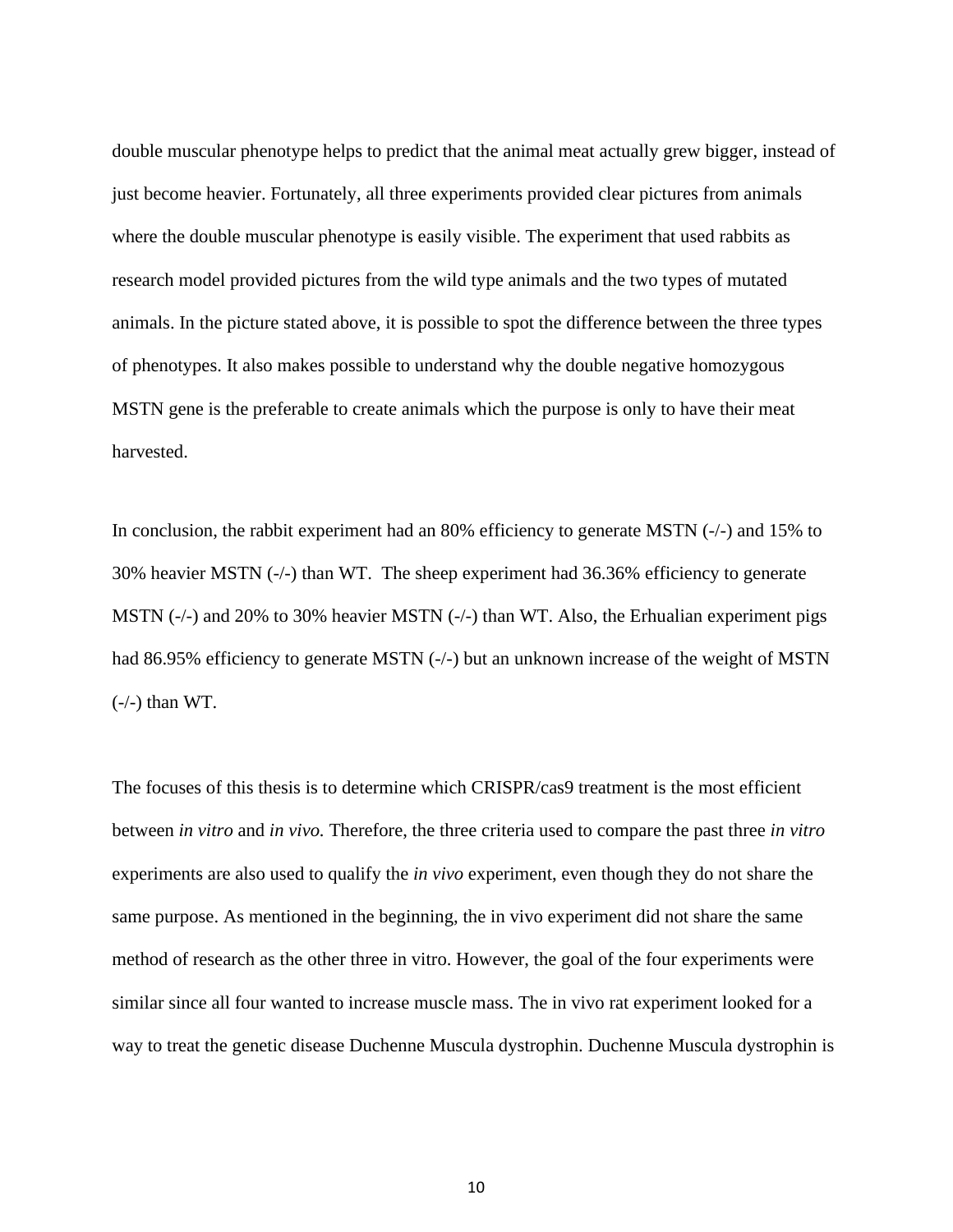a genetic disease that causes muscular dystrophy and lack of muscle control [9]. It affects the DMD gene, which is responsible for creating the Dystrophin protein [9]. Dystrophin main function is to connect the cytoskeleton of a muscle fiber to the ECM through the cell membrane. The researchers used a technique called adeno-associated virus (AAV). CRISPR/cas9 complex targeting the DMD gene was placed inside a virus capsule [9]. Then, the serum with the virus already containing the CRISPR/cas9 complex was injected in to the mice muscle [9]. The exact number of animals used in the mice experiment is not delivered in the paper. The author only mentions that groups of six-week-old male mice are used where each group contains 6 mice [9]. Still, the amount of groups analyzed is also not shared. Yet, the author describes the overall efficiency of the genome editing in muscle tissue as low (5%) [9]. For the purpose of this thesis proposal, OPAS for the mice *in vivo* treatment will be 5%. Second criterion is the overall difference in the body weight of successfully edited animal MSTN (-/-) to wild type MSTN (+/+). Again, the author fails to share the exact weigh of the mice studied, but describe that the average weigh of the gastrocnemius and soleus muscle increased by 9% [9]. The third criterion is not met since the article did not provide any picture, making it impossible to determine if there is a visible expression of the double muscular phenotype.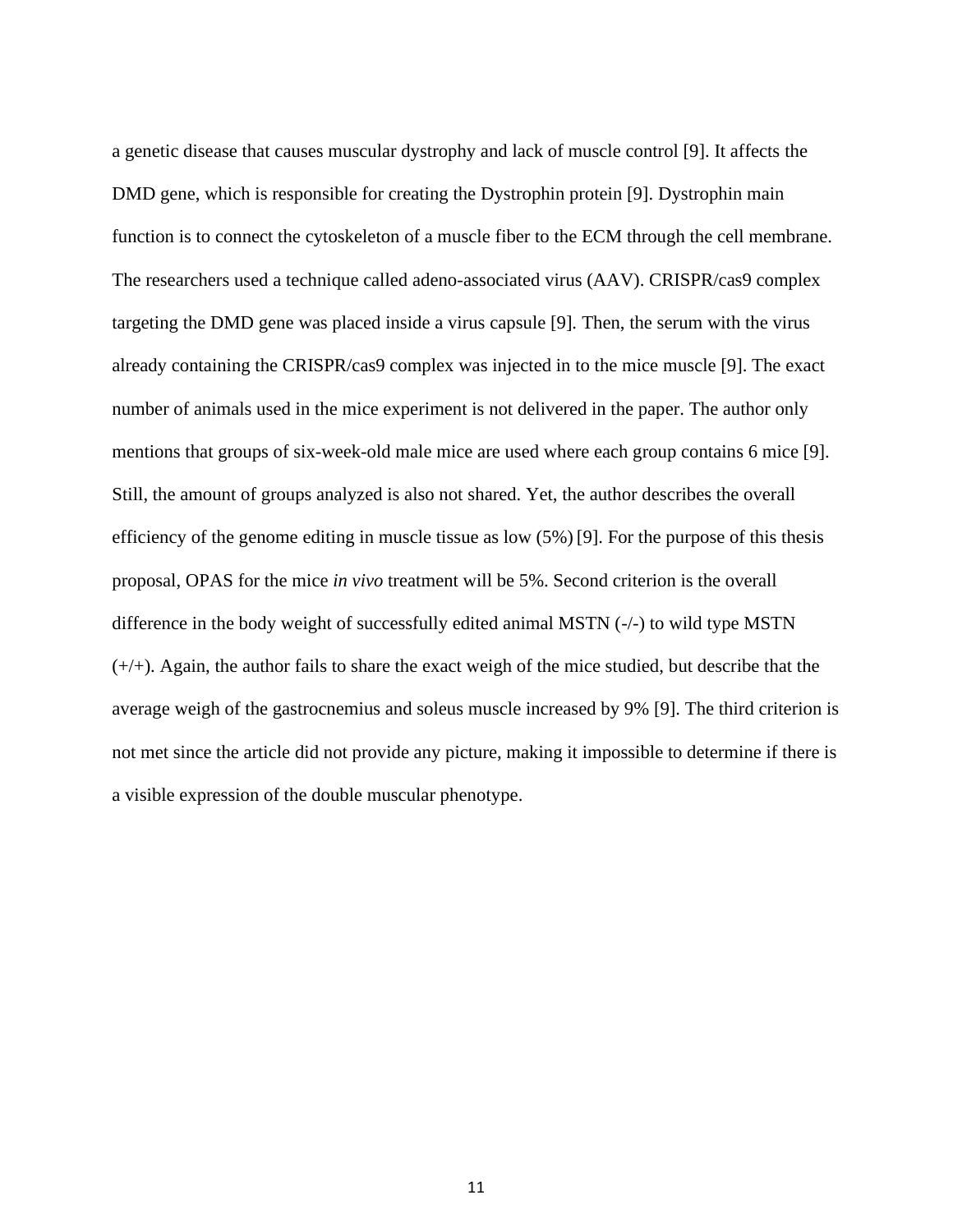## **CONCLUSION**

<span id="page-15-0"></span>After carefully analyzing all the results for each category, the results are the following: The overall percentage amount of the successfully MSTN (-/-) animals (OPAS) for in vitro treatments is higher than the in vivo treatment by 62.7% (figure 9).



*Figure 3 Comparison of OPAS Between Species Presented in the study*

The average of the overall difference in the body weight of successfully edited animal MSTN (-/- ) to wild type MSTN (+/+) for the *in vitro* experiments (estimating that the Erhualian pigs fall in the same average as the sheep and the rabbit) is an increase of 23.3% on the body weight. While the experiment *in vivo* had an average of 9%. Lastly, from the four experiment selected only three provided pictures of the animals showing the double muscular phenotype. However, the focus of these criteria was to prove that the increase of weight also means an increase of volume,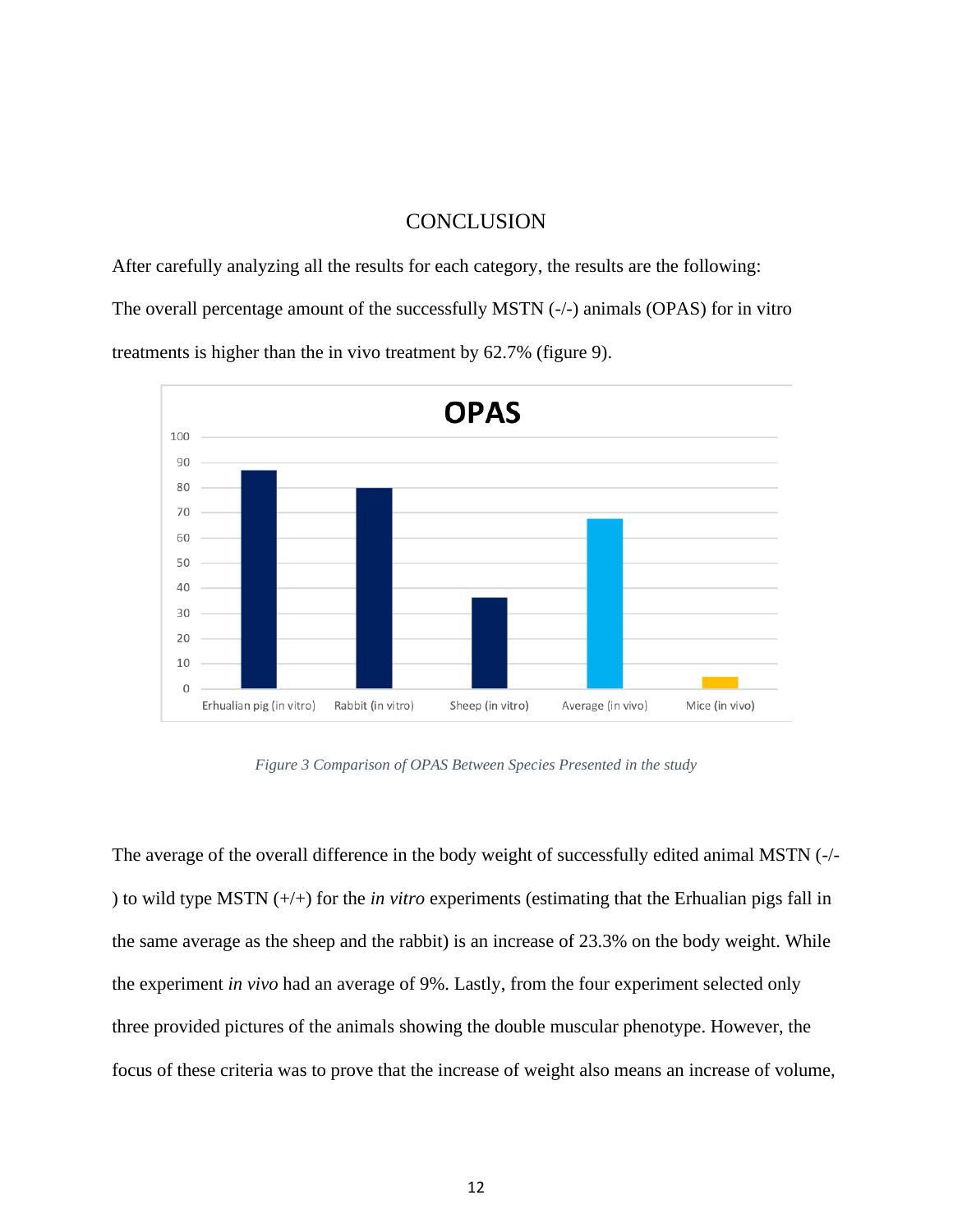and not increase of density. It is possible to estimate that the mice treated with CRISPR/cas9 from the in vivo experiment would likely show some increase on its muscle size. It is crucial to understand that the even though the muscle growth from the vivo treatment were extremely lower than the vitro. The vivo experiment was successful on its goal, which was to help to restore dystrophy expression and improve muscle function on subjects with Duchenne Muscula dystrophin [9].

As far as the aim for this thesis, the results show that if the goal is creating bigger animals, scientist would have a higher rate of success if generating these animal from zygote, instead of applying treatment to an existent livestock farm. In order to decide if those animals would be cost benefice for business, other factors should be taken in consideration. If MSTN KO animals are shown to be efficient, these animals could also help to stabilize the CO2 emissions generated by livestock. Livestock is responsible for up to 14% of all greenhouse emissions [13]. An average ruminant produces from 250 to 500 liter of methane per day [13]. When bigger animals are created using CRISPR/cas9, the demand for a higher amount of livestock numbers decrease since more meat can be harvest from one single animal. With that, the total number of livestock would stop increasing, while the production of meat would still be able to grow.

One factor that has to be taken in consideration is the amount of food a MSTN KO animal will need to keep increasing its size, compared to the amount of food consumed by a WT animal. Muscle tissue consumes energy even at it is rest [7]. Humans spend in average 54.4 kJ per kg at rest [7]. With that said, the higher the amount of muscles an animal has, higher the energy necessity, bigger the amount of food require to maintain this animal. Since none of the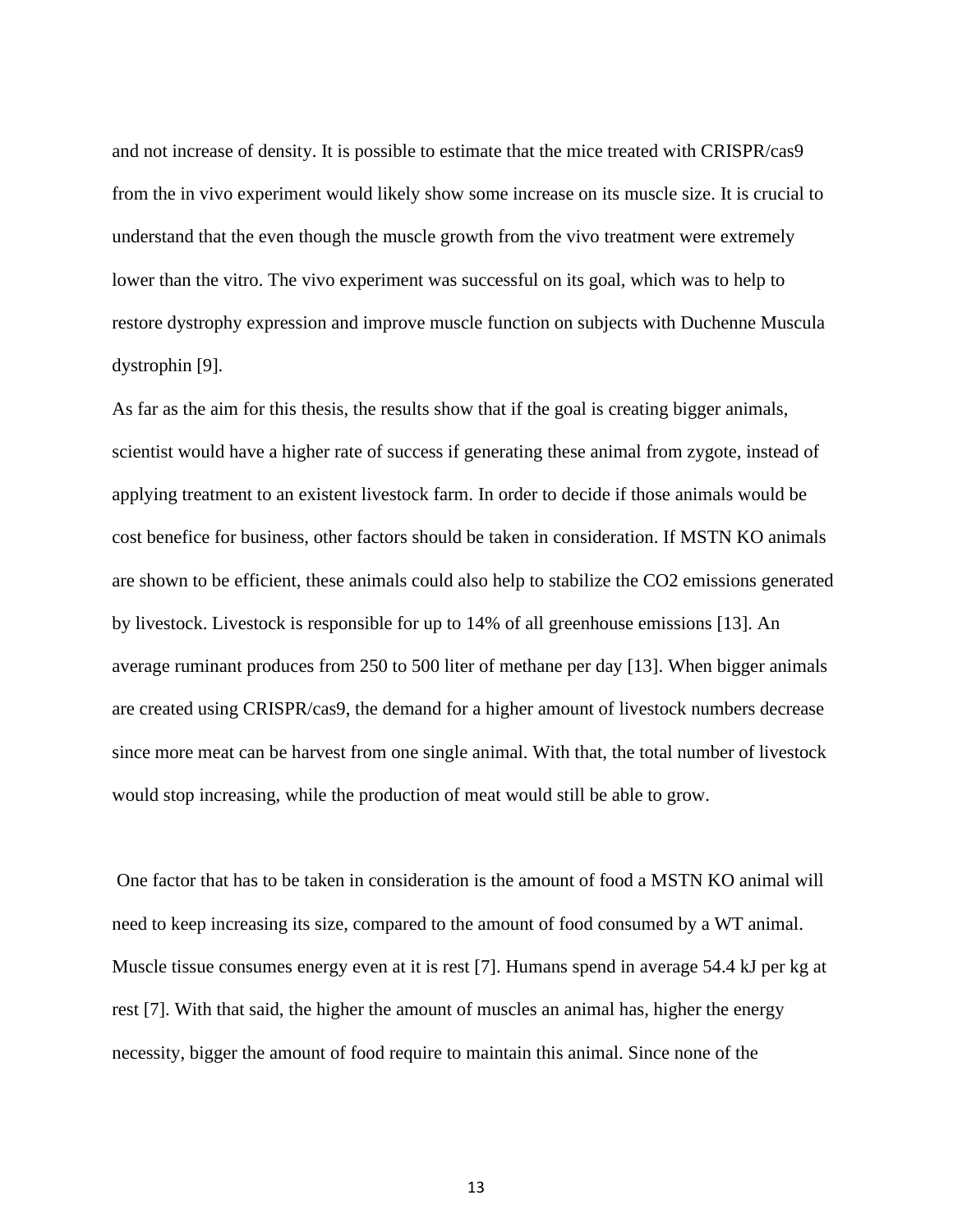experiments cited in this thesis allowed the animals to achieve adult phase, not much is known about their diet and how much food they need to maintain muscle growth, further research is needed in this area.